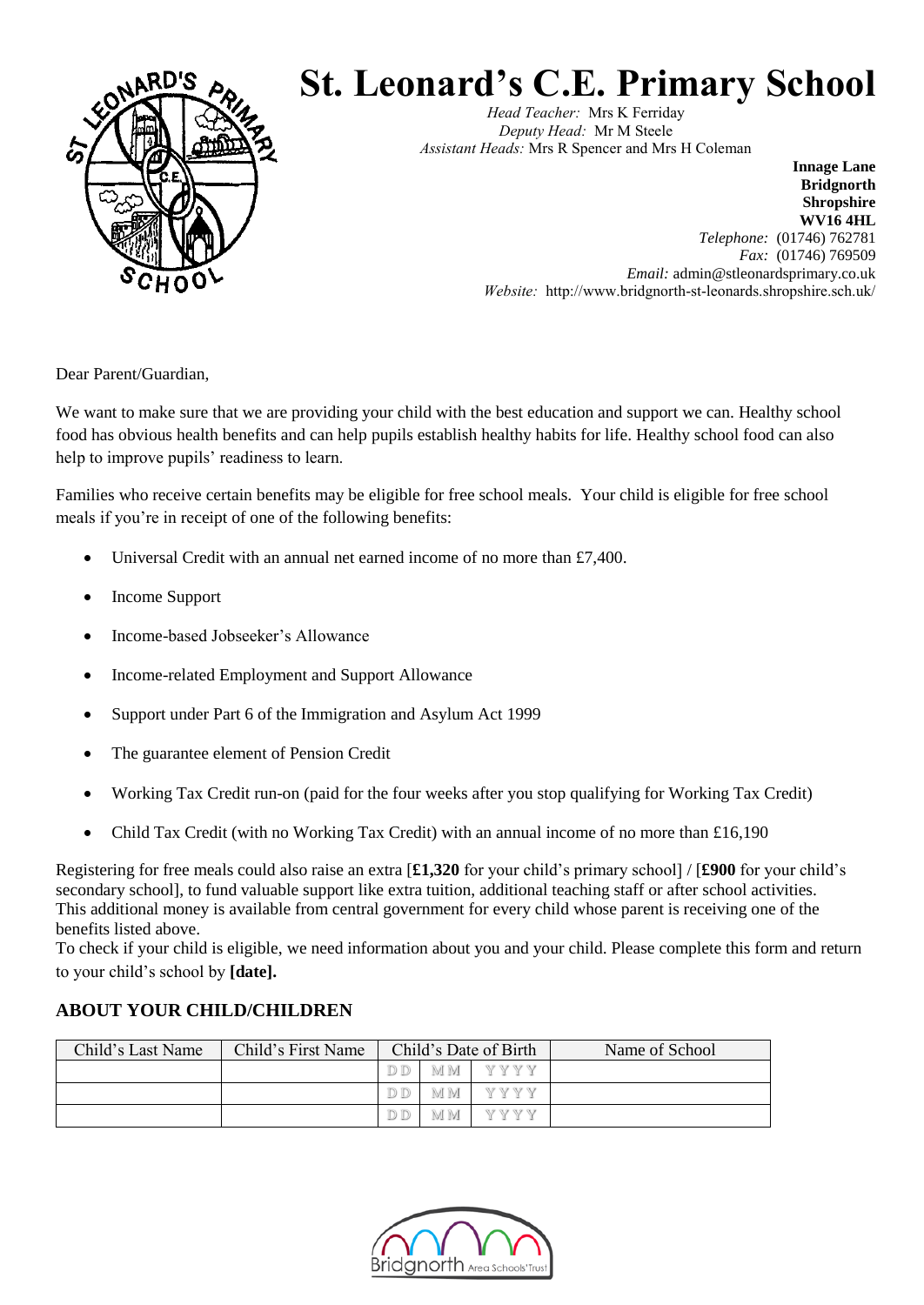## **PARENT/GUARDIAN DETAILS**

|                                                          | Parent/Guardian 1 |           |  |     |  |  |      |  |  |  | Parent/Guardian 2 |     |  |  |           |     |  |  |      |  |  |  |  |
|----------------------------------------------------------|-------------------|-----------|--|-----|--|--|------|--|--|--|-------------------|-----|--|--|-----------|-----|--|--|------|--|--|--|--|
| Last name                                                |                   |           |  |     |  |  |      |  |  |  |                   |     |  |  |           |     |  |  |      |  |  |  |  |
| <b>First Name</b>                                        |                   |           |  |     |  |  |      |  |  |  |                   |     |  |  |           |     |  |  |      |  |  |  |  |
| Date of Birth                                            | D D               |           |  | M M |  |  | YYYY |  |  |  |                   | D D |  |  |           | M M |  |  | YYYY |  |  |  |  |
| National Insurance Number*                               |                   |           |  |     |  |  |      |  |  |  |                   |     |  |  |           |     |  |  |      |  |  |  |  |
| <b>National Asylum Support</b><br>Service (NASS) Number* |                   |           |  |     |  |  |      |  |  |  |                   |     |  |  |           |     |  |  |      |  |  |  |  |
| Daytime Telephone Number                                 |                   |           |  |     |  |  |      |  |  |  |                   |     |  |  |           |     |  |  |      |  |  |  |  |
| Mobile Number                                            |                   |           |  |     |  |  |      |  |  |  |                   |     |  |  |           |     |  |  |      |  |  |  |  |
| Address                                                  |                   |           |  |     |  |  |      |  |  |  |                   |     |  |  |           |     |  |  |      |  |  |  |  |
|                                                          |                   | Postcode: |  |     |  |  |      |  |  |  |                   |     |  |  | Postcode: |     |  |  |      |  |  |  |  |

#### **FAMILY INCOME AND BENEFIT DETAILS**

If you receive any of the benefits listed below, please place an X in this box.

- Income Support
- Income-based Jobseekers Allowance
- Income-related Employment and Support Allowance
- Support from NASS under part 6 of the Immigration and Asylum Act 1999
- the guarantee element of Pension Credit
- Child Tax Credit (with no Working Tax Credit)
- Working Tax Credit run-on
- Universal Credit.

#### **Universal Credit**

If you are in receipt of **Universal Credit**, is your net earned family income over £7,400 per year? (Please place an X in the appropriate box).

Your net earned income is your household income after taxes and deductions. It does **not** include income through Universal Credit or other benefits that you may receive.

Yes | | No | | Unsure

## **Child Tax Credit**

| If you are in receipt of Child Tax Credit, is your joint gross annual income over £16,190 per year? (Please place an X |  |
|------------------------------------------------------------------------------------------------------------------------|--|
| in the appropriate box).                                                                                               |  |

Your joint gross income is your household income before taxes are taken into account.

|--|--|--|--|--|